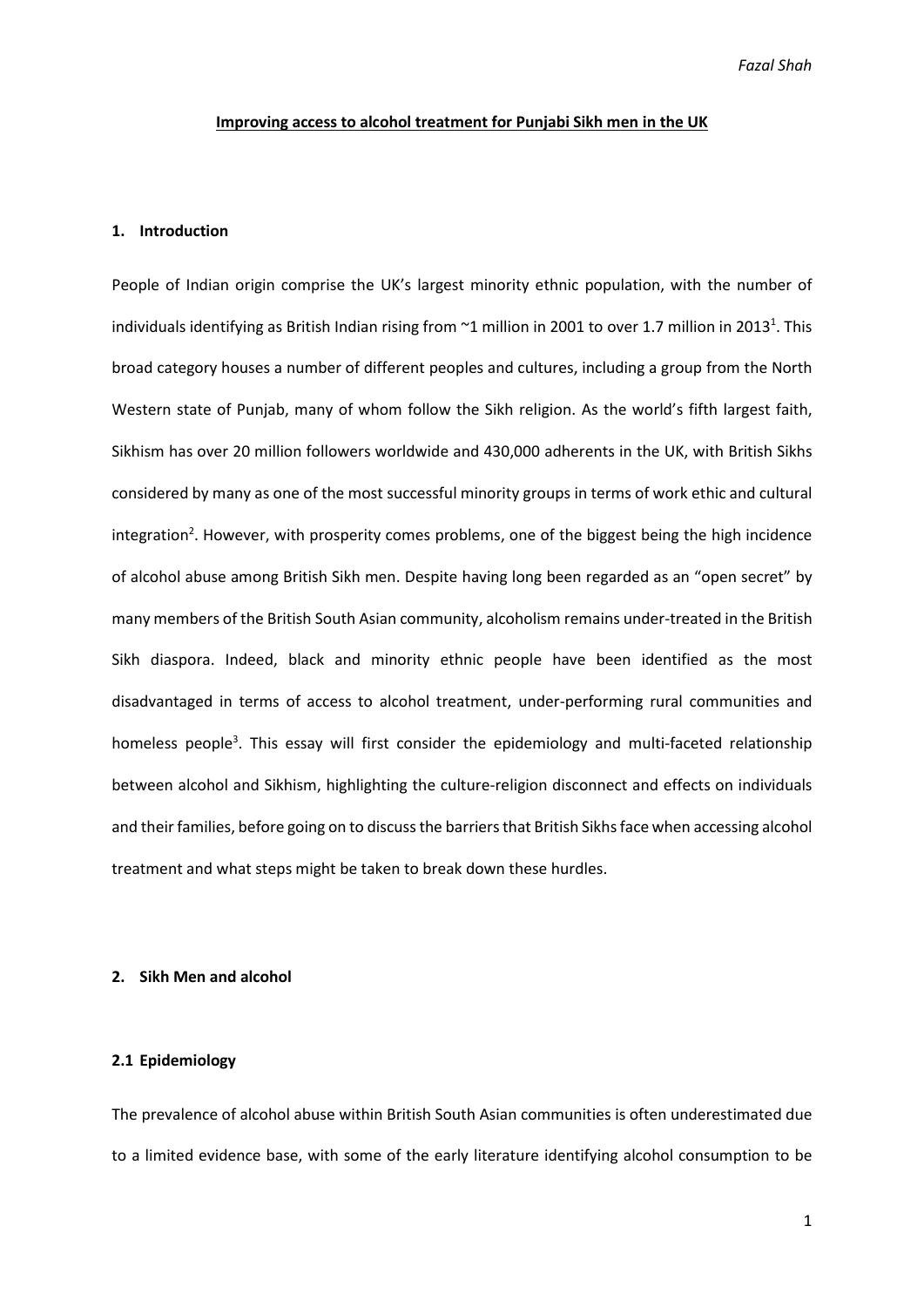lower in people of Indian origin compared to other ethnicities in the UK. A General Household Survey run in the late 1970s, for example, found drinking ratios of 103 for men born in England, but only 45 for men born in the Indian subcontinent, indicating significantly lower consumption levels than the UK national average<sup>4</sup>. Similar findings were also noted in a survey conducted by the Department of Health in 1999, which reported that British men born in India drink less than the general population<sup>5</sup>. Paradoxical, then, are the statistics for alcohol-related health problems in the same community; not only are the hospital admission rates for alcohol-related disorders higher in Indian men than white, British men, but alcohol-related mortality has been noted to be similarly high in Indian men<sup>5</sup> – how can this be?

One reason for this could be the unreliability of self-reported data, as some people - particularly heavy drinkers - prefer not to divulge the amount of alcohol that they consume<sup>6</sup>. Regarding South Asian people in particular, religious taboo and fear of community ostracization could exacerbate this reluctance, leading to figures that fail to represent the real picture. Indeed, several studies have noted contrasting findings to the reports described above, often reporting higher levels of alcohol consumption in Sikhs than in any other British Asian ethnic group. A survey conducted by Alcohol Concern, for example, analysed the drinking habits in 1,684 men and women living in the Midlands, finding that although most Pakistani and Bengali men and women, and Sikh and Hindu women, were non-drinkers, alcohol was consumed by most Sikh men<sup>7</sup>. This is supported by another community survey comparing 200 Sikh, Muslim and Hindu men and 200 age-matched white English-born men, which found that Sikh men consume the highest level of alcohol between Sikh, Muslim and Hindu communities<sup>8</sup>. Most recently, a survey conducted by the BBC found that 27% of British Sikhs report having someone in their family with an alcohol problem<sup>9</sup>, with evidence indicating that this high level of alcohol consumption among Sikh men is steadily rising<sup>4</sup>.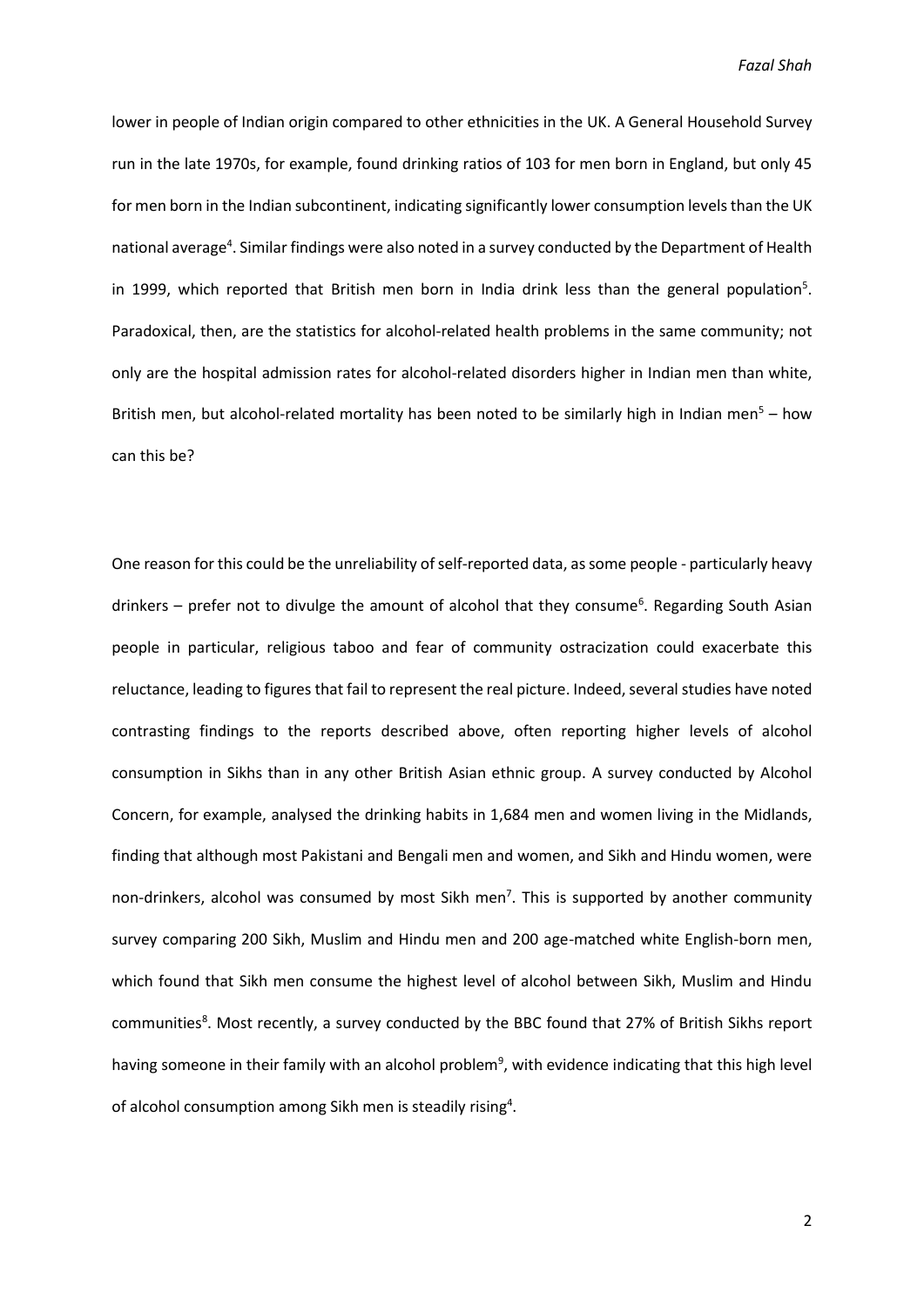# **2.2 Case study: Mrs Kaur\***

Growing up as a person of mixed Punjabi origin in Birmingham, which has a significant Punjabi Sikh population, I have always known Punjabis as the "life of the party," with Punjabi weddings known for having unlimited drinks and energetic dancing until the late hours. However, the problem of unhealthy drinking in the British Sikh community first came to my attention during a GP placement when I met Mrs Kaur.

Mrs Kaur is a 56-year-old lady of Punjabi Indian origin who moved to the UK almost 30 years ago with her husband and two daughters. Although she used to work as a teaching assistant in India, she stopped working when she came to the UK and instead devoted her time to raising her children and volunteering at the local Gurdwara. She currently lives with her husband and one of her daughters, the other having married and moved into her husband's family home.

Known as a "frequent attender" at her local GP practice, Mrs Kaur has made an appointment to see her GP almost once every 3 weeks for the last several years, presenting with a variety of complaints. On this occasion, she presented with tiredness and general body ache, which she has complained of before on multiple occasions. At one such appointment, when asked about what she thought might be causing her symptoms, Mrs Kaur complained of being woken up by her husband coming home from drinking with friends at extremely late hours several nights a week. She said that before coming to the UK, her husband was quite a religious Sikh and so did not drink alcohol. However, several months after moving to England, Mrs Kaur recounted that her husband had taken to drinking with his friends after work on Friday nights, then on Friday and Saturday nights, and eventually on most nights of the week. She said that although her husband was usually good-natured - albeit loud - when he drank, he would sometimes come home from the pub in a foul mood. On such nights, Mrs Kaur said that she often woke up to the sound of her husband shouting and throwing household objects around in fits of temper that typically revolved around the house being untidy or the fridge being empty. However, she denied any incidences of domestic abuse against her or her daughters.

Despite strong encouragement from her GP, Mrs Kaur has always been reluctant to voice her concerns about her husband's drinking habits with him directly or encourage him to seek help. She argues that doing so would be disrespectful to her husband, and that his drinking is not hurting her; she has always denied low mood and anxiety, arguing that the only downside of her husband's behaviour is the interruption to her sleep. Mrs Kaur also denies any negative effects of alcohol misuse for her husband, stating that he is the "picture of health." Thus, Mrs Kaur has frequently asked her GP to prescribe her sleeping pills, although the GP has always been reluctant to do so. Instead, the GP has offered to refer her for support and psychotherapeutic treatment on several occasions, which Mrs Kaur has always declined.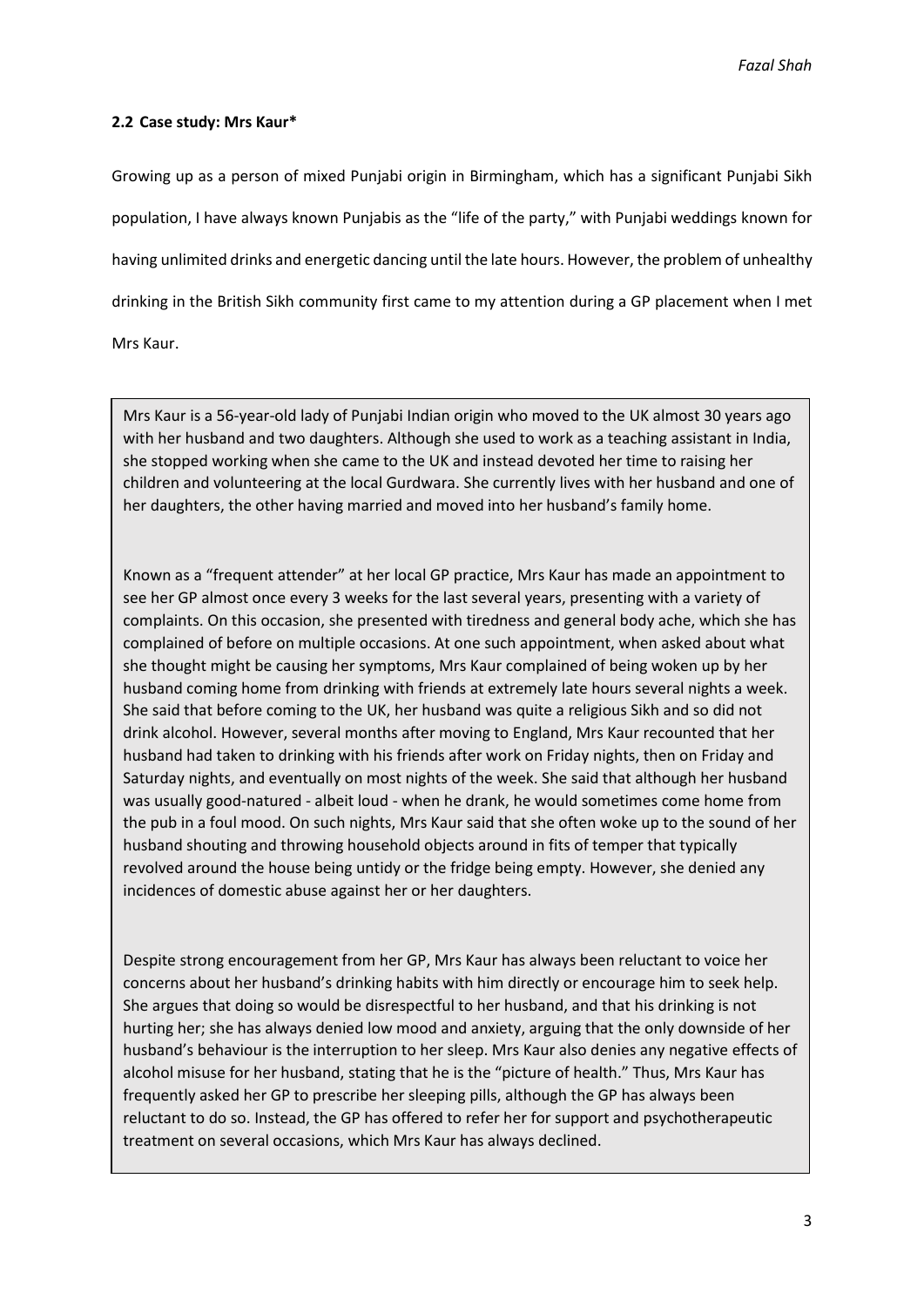My experience interviewing Mrs Kaur and learning about her history from the GP raised a number of points about the relationship between British Sikh men and alcohol:

### *2.2.1 Religion vs. culture*

Mrs Kaur mentioned that the reason for her husband's abstinence in India was him being more "religious." Abstention from alcohol, tobacco and other drugs is highlighted as a necessity for Sikhs according to the Khalsa code of conduct, with this dislike of alcohol reinforced in the Guru Granth Sahib (the Sikh Holy Book): "Do not drink this liquor if you wish to swim across the ocean of life"' and "Never should a Sikh take wine." It is unsurprising, therefore, that religious affiliation has been noted as a protective factor against substance addiction, with some studies identifying people who report higher religiosity as being less likely to take drugs or consume alcohol<sup>10</sup>.

Although Sikhs make up almost 60% of the population in Indian Punjab, however, alcohol consumption is more frequent and expenditure on alcohol greater in the Punjab than in any other region of India<sup>11</sup>. Indeed, alcohol consumption has always been very high among Sikhs, with drinking often tied to issues such as status and class. Importantly, researchers have also put forward a strong tie between alcohol consumption and perceptions of masculinity, as drinking, especially heavy drinking, is frequently accepted as part of male Punjabi culture. A study in 2010, for example, reported clear connections between masculine ideals and alcohol use in senior Sikh men, with participants describing alcohol as the "social glue" for male bonding. Intriguingly, the same cohort denied drinking alcohol in public and tended to separate drinking from Sikhi (the practice of the Sikh religion)<sup>12</sup>, highlighting the tension between religion and culture; while the Sikh faith disapproves of alcohol consumption, Punjabi male culture holds strong traditions of heavy drinking.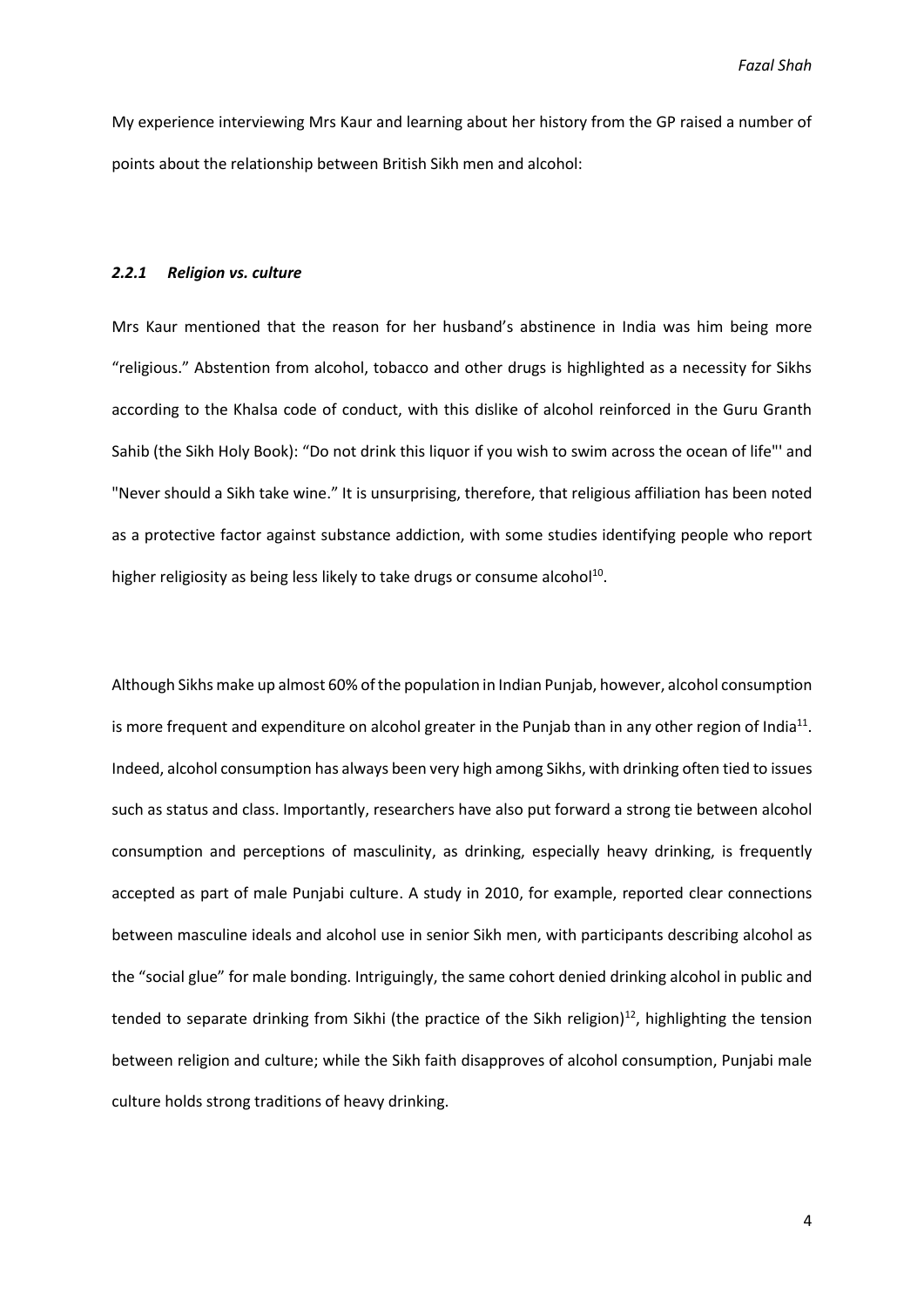#### *2.2.2 Acculturation*

Another interesting theme raised by my conversation with Mrs Kaur was the role of acculturation in promoting excessive alcohol consumption. Research has shown that, over time, living in a new country can cause ethnic minorities to start adopting new attitudes and behaviours in line with the country that they are now living in, including those associated with the drinking culture of the general population<sup>3</sup>. Thus, given Britain's reputation as a nation of binge-drinking, this process of acculturation could partly explain the change in the drinking habits seen in Mrs Kaur's husband, and, more generally, the changes in drinking rates observed in some ethnic groups.

It is worth noting, however, that the progression of acculturation can be very stressful, with acculturation-specific hassles including prejudice and discrimination, language difficulties, problems with family members and conflict with other members of the cultural group<sup>13</sup>. With regards to Punjabi Sikhs, different stresses can manifest in the first and second generations. On the one hand, migrating from the traditional, collective society of village Punjab to the modern, individualistic one seen in the UK can be particularly troublesome for first generation Sikhs, often causing a breakdown of traditional forms of social control<sup>14</sup>. For generations who grow up in the UK, the expectation from British youths for Sikh individuals to "share" cultures rather than differentiate between their Sikh identity and British identity can create conflict between two lives: a traditional, cultural Sikh life and a British, modern life<sup>15</sup>. Such acculturative stress has been posited as being more important than acculturation itself in relation to worsening drinking habits in the Sikh diaspora<sup>13</sup>, encouraging those affected to turn to alcohol as a coping mechanism.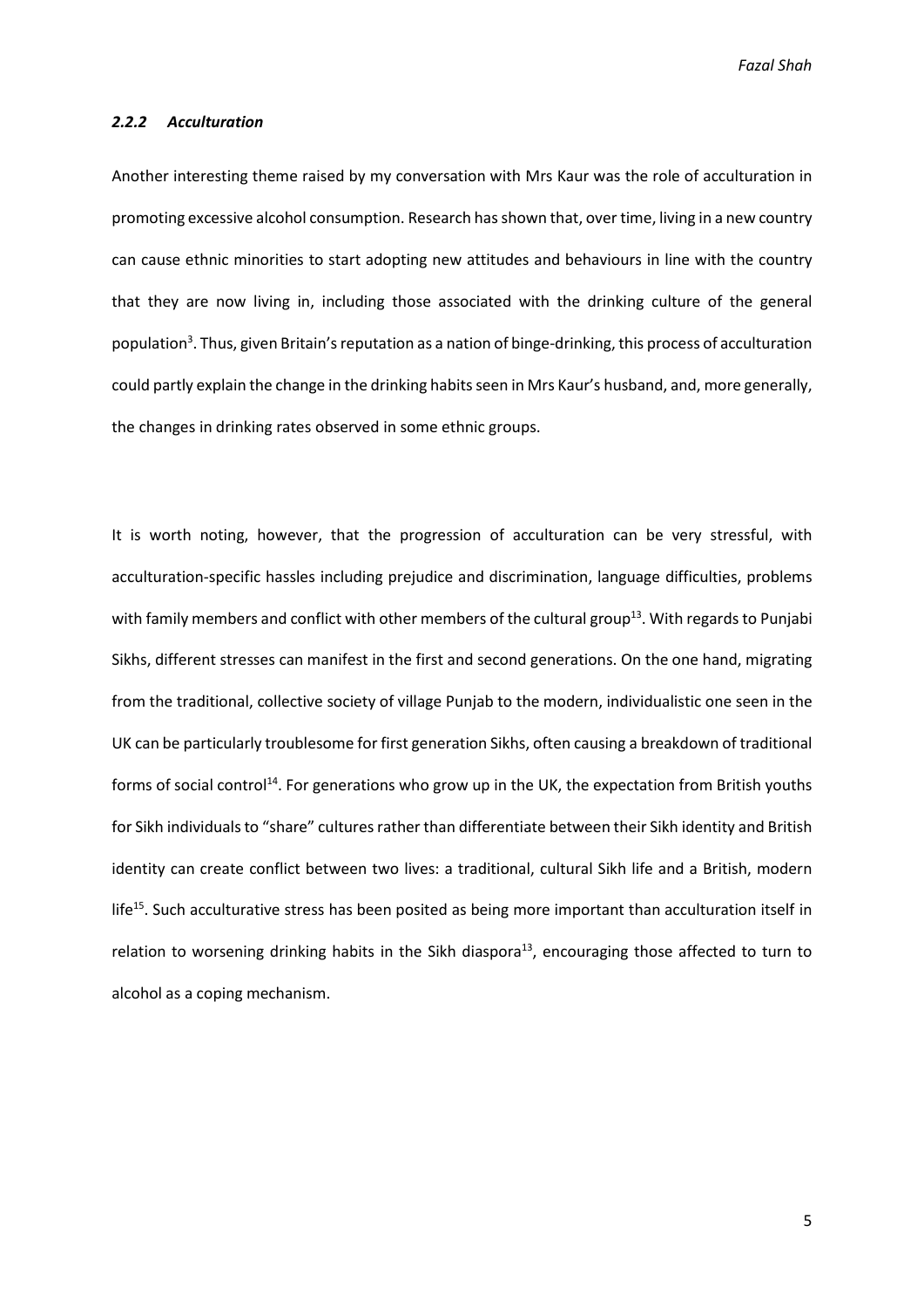#### *2.2.3 Impact on the individual*

Although Mrs Kaur denies any ill effects of alcohol misuse on her husband, the literature suggests that South Asian men are over-represented as patients for alcoholic liver cirrhosis in comparison to other ethnic groups and the general population, with Sikh men in particular making up 80% of the mortality from alcoholic liver disease<sup>16</sup>. Intriguingly, however, while drinking levels have been identified as being significantly high among Sikhs, their drinking rates fail to account for the reported numbers of alcoholrelated hospital admissions for the Sikh community in the UK<sup>17</sup>. Alongside unreliability of the selfreported data regarding drinking habits, biological factors could also play a role in accounting for this discrepancy, including genetic differences in how alcohol is metabolised and affects the body. A study in 1995, for example, found that South Asians who presented with alcohol dependency had much higher rates of acetaldehyde-mediated haemoglobin modification than white British people, despite having shorter histories of heavy drinking<sup>18</sup>. Another proposed reason is that some cases of liver cirrhosis could be attributable to causes other than alcohol, such as viral hepatitis, which is widespread in the Indian subcontinent<sup>19</sup>. Nevertheless, the higher rates of liver disease among men suggest a link with alcohol.

### *2.2.4 Impact on family members*

Mrs Kaur's experience as the wife of someone with problematic alcohol use highlights the importance of considering the impact of addiction on family members. Researchers estimate that 7 million people in the UK are affected by the substance misuse of a relative<sup>20</sup>, with surveys finding that the presence of one relative with a drinking problem is significantly associated with anxiety and depression<sup>21</sup>. In relation to British Sikhs, much of the burden of care falls on female relatives (i.e. wives and daughters), often with the expectation that they provide support in isolation without input or advice from the extended family network<sup>22</sup>. This can have substantial effects on the women affected. Researchers in 2003, for example, interviewed 24 female family members of Sikh men in the West Midlands identified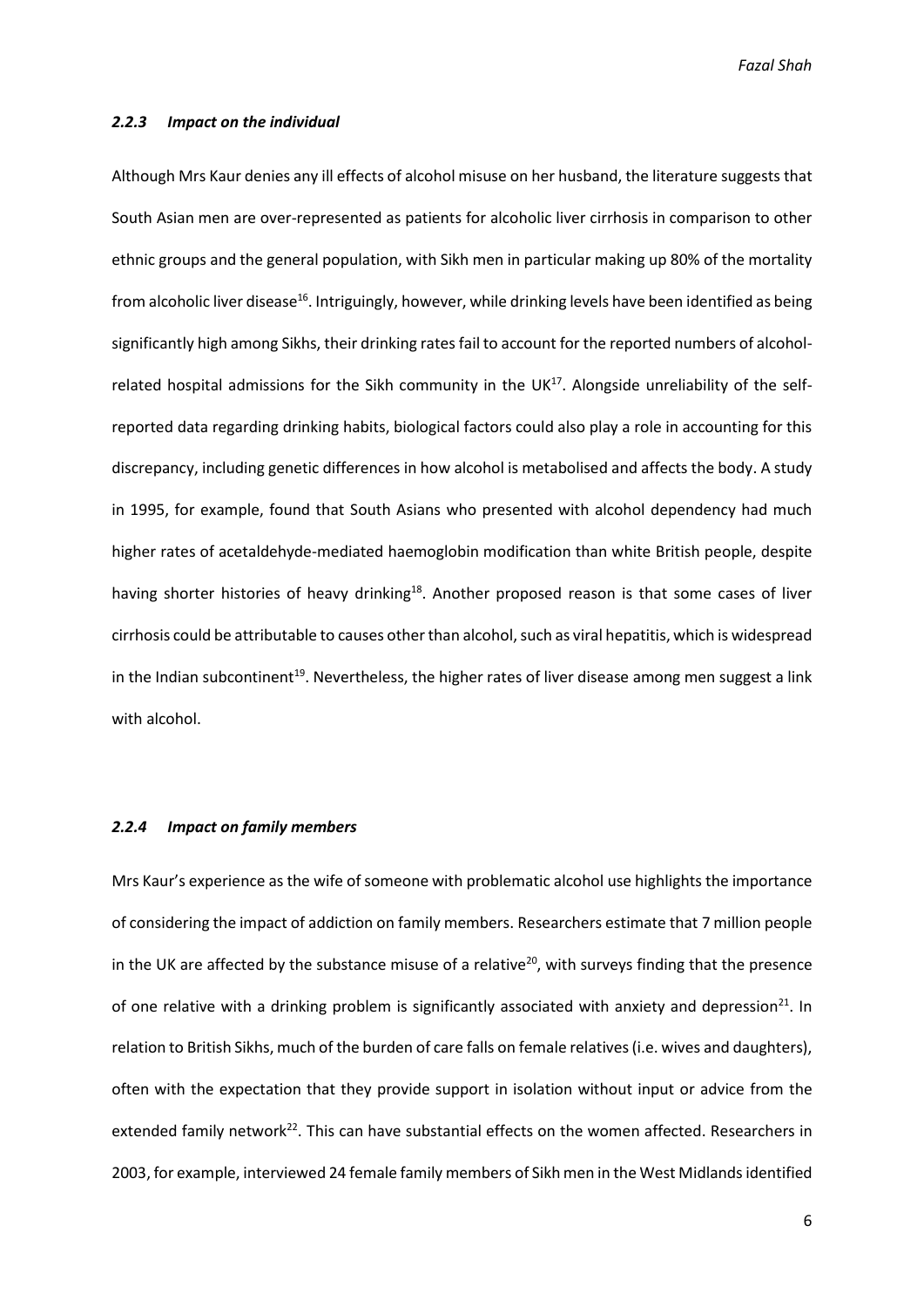as being alcohol dependent, finding that the women's mental health was significantly impacted by their husband/father's drinking habits<sup>23</sup>.

Although Mrs Kaur denied any incidence of intimate partner abuse, domestic violence has been recognised as a widespread issue for family members of men with substance abuse issues, with the World Health Organisation<sup>24</sup> reporting that "the role of alcohol in aggression extends across many different forms of violence, including youth violence, sexual violence, wife abuse, child maltreatment and elder abuse." Indeed, research suggests that >50% of men going through batterer programs are also substance abusers, and >50% of men in substance abuse programs have used intimate partner violence in the year prior to admission<sup>25</sup>. With regards to Sikh diaspora communities, a recent survey of front-line social service practitioners in Canada indicated high co-occurrence between intimate partner violence and alcohol misuse in Punjabi Sikhs, with one practitioner estimating that "between 70 and 80% of the files [related to domestic violence reports from Punjabi Sikh households] involved some form of alcohol use or misuse."<sup>26</sup> This violence can also extend to daughters; a thesis submitted in 2000 at the University of Birmingham, for example, interviewed a sample of 24 wives and 10 daughters of Punjabi Sikh men with drinking problems, identifying that all but one daughter had endured some physical abuse from their father when under the influence of alcohol<sup>4</sup>. Alongside this, female relatives of British Sikh men with drinking problems have also identified lack of affection, breakdown of communication, financial difficulties and educational interference as problems stemming from their male relative's alcohol misuse, highlighting the importance of considering family members – particularly female relatives - when discussing the problem of alcoholism in the British Sikh diaspora.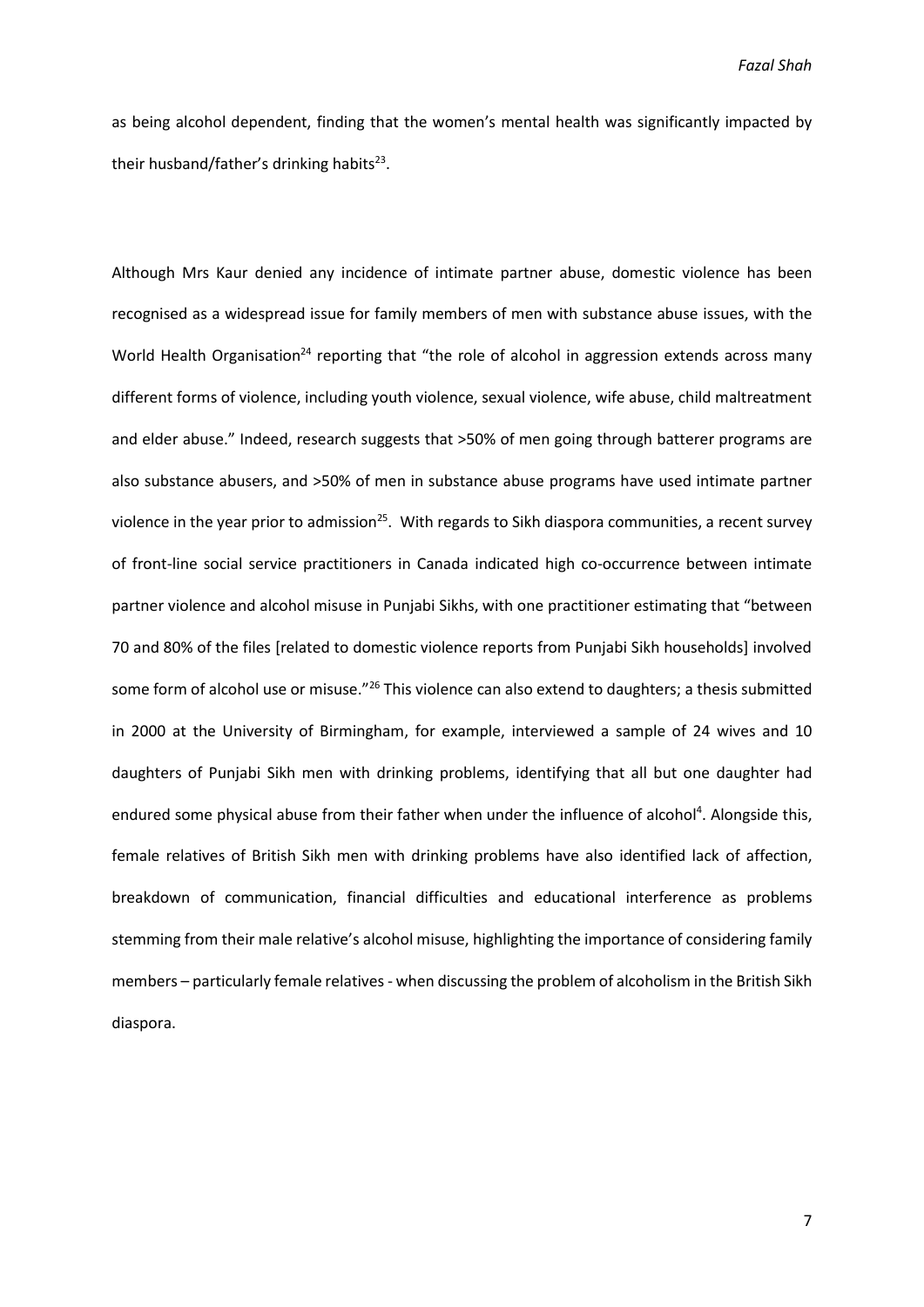#### **3. Barriers to treatment**

Despite the worrying statistics surrounding alcohol misuse in British Punjabi Sikhs, minority ethnic groups remain severely under-represented in alcohol treatment programs, with the National Alcohol Treatment Monitoring System reporting that only 1% of people in alcohol treatment in the year 2011- 2012 identified as "Indian."<sup>27</sup> A variety of reasons account for this, including shame, a lack of awareness of the effects on the individual's health and wellbeing, a lack of knowledge surrounding what help is available, and a lack of local, culturally competent services.

# **3.1 Shame and stigma**

#### *"Log kya kahenge?"*

# *("What will people say?")*

In a survey of 89 people - mostly of Sikh origin - in the wider Birmingham area, shame was identified as one of the major reasons that might stop people from seeking help if they were worried about their own drinking<sup>28</sup>, with a more recent study also identifying "fear of being talked about" as a central factor that prevents family members of people with alcohol abuse in the Sikh community from accessing and engaging with alcohol services<sup>22</sup>. This stems partly from the clash between Punjabi culture and Sikh religion when it comes to alcohol consumption, with the aforementioned survey in Birmingham finding that declarations such as "real Sikhs do not drink alcohol" were frequently met when trying to initiate conversations around alcohol misuse in the local Sikh community.

Intertwined with shame is the issue of stigma, which is defined as prejudice and discrimination that occurs because of stereotypes and beliefs associated with a specific group that society applies to individuals within that group<sup>29</sup>. Alongside the general stigma associated with seeking help for an addictive problem which would be true for members of any ethnicity, British Sikhs also must face the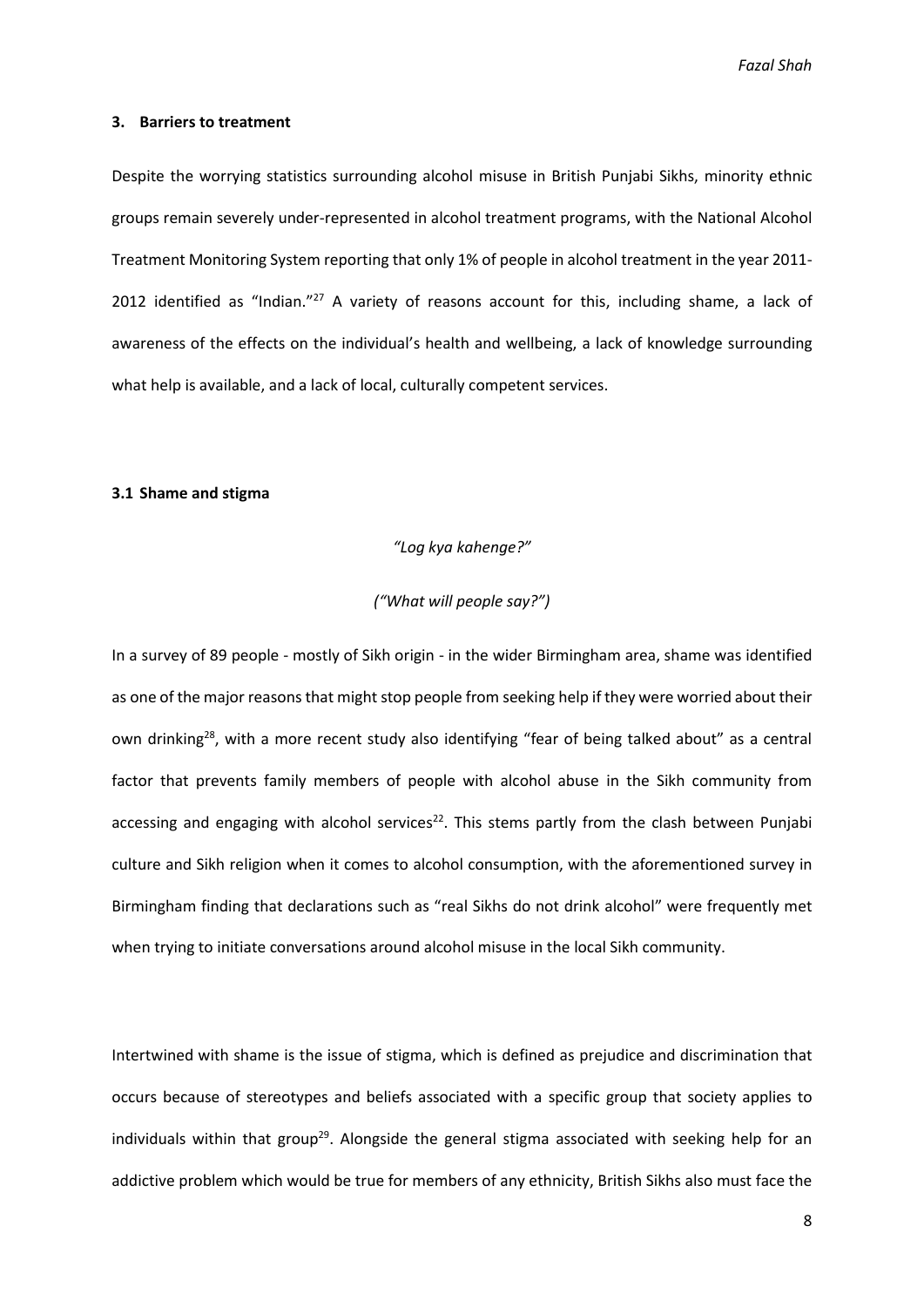stigma of seeking psychiatric help, which is pervasive within Asian ethnic minorities<sup>30</sup>. Furthermore, given that those with drinking problems in the Punjabi Sikh community are most likely to be men, there is also stigma associated with ideals of masculine identity  $-$  as commented by one survey respondent in Birmingham, "Some people might think that it is not right for a man, especially in the Asian community that I am supposed to be the main food provider and the main man in the house, to seek help." 28

The outcome of most forms of stigma is isolation, alienation, avoidance and ambivalence about seeking help<sup>31</sup>, causing individuals to deny their problem or attempt to handle problems within the family. Indeed, a hierarchy of help-seeking has been noted in the Sikh community, with "sorting it out within the family" being at the top<sup>28</sup>. However, not only has denial been identified as a significant obstacle to recovery in alcoholics<sup>32</sup>, with the silence generated only serving to continue the cycle of taboo around alcohol misuse, but family treatment is unlikely to yield the same therapeutic effects as formal treatment, particularly when shame and denial can even extend into families<sup>28</sup>. Hence, by the time the problem reaches such an extent that formal treatment is inevitable, the patient will be further along in their addiction and will have associated addiction with increased negative emotions such as anger, denial, frustration and desperation $31$ . Hence, stigma and shame require serious consideration as a barrier to treatment.

### **3.2 Lack of knowledge**

A lack of knowledge has been identified as one of the foremost barriers to help-seeking in British Punjabi Sikhs. For example, a lack of knowledge about "gradations of drinking" has been noted as an issue within the community, as has ignorance regarding units of alcohol and not realising the effect that drinking is having on an individual's health or wellbeing<sup>28</sup>. Alongside this, there is also the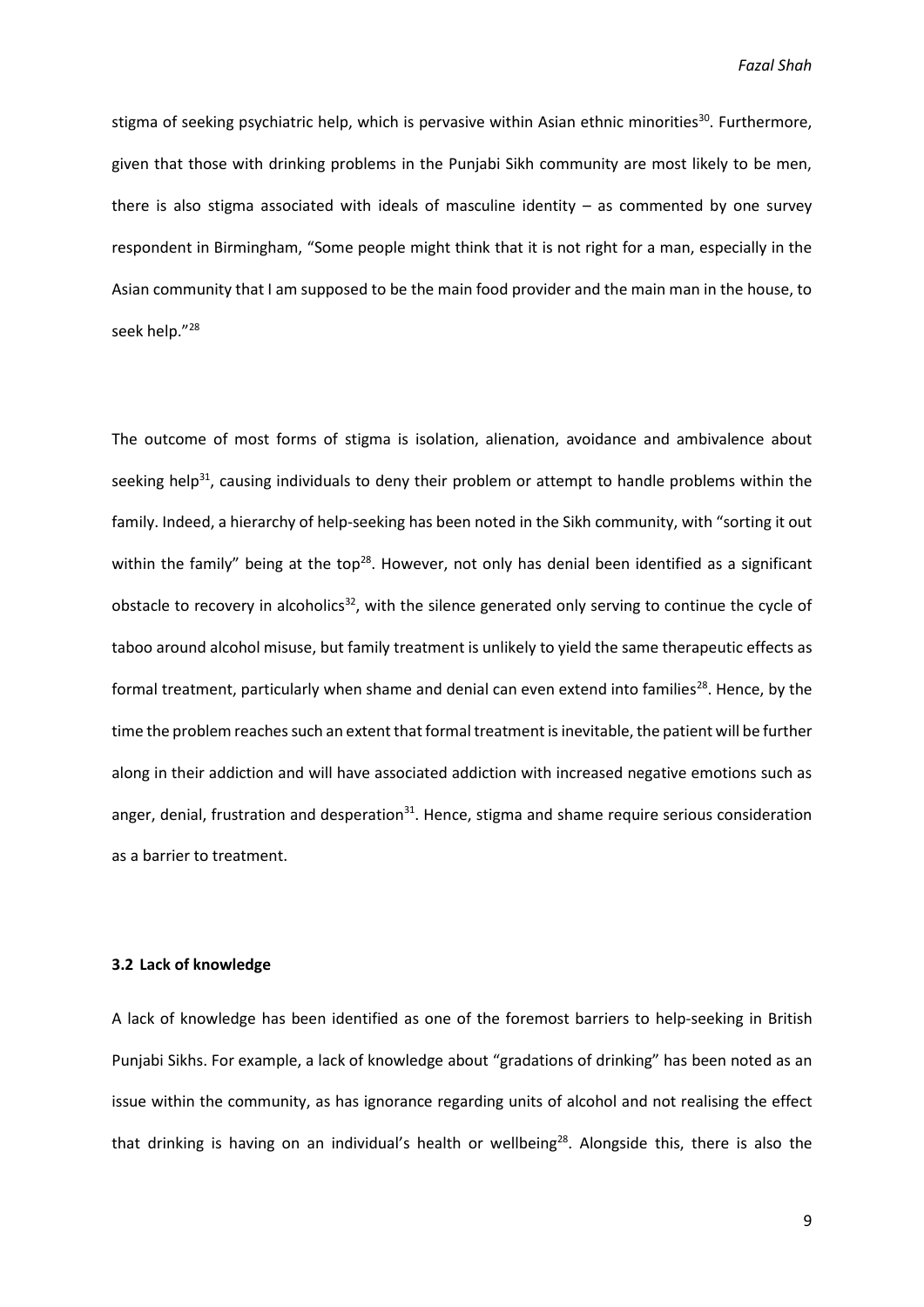deficiency in awareness regarding what help is available, which has been noted among Pakistani, Chinese and Indian communities<sup>33</sup>. There also appears to be a lack of awareness of this ignorance; although 73% of respondents in the aforementioned Birmingham survey answered "yes" when asked ""if your friend or family member said they wanted some help with their alcohol problem, would you know who to suggest," the internet was cited most frequently as who they would suggest, with only 7% of respondents recommending an alcoholics service<sup>28</sup>. Compounding this is the lack of awareness surrounding confidentiality of the services available, leading to a fear of being talked about by others within the Sikh community<sup>22</sup>.

# **3.3 Lack of culturally competent services**

Although workers in the field propose that services at every level of education, health advice and treatment need to be culturally and religiously sensitive, this expertise is not evident in many mainstream service providers<sup>3</sup>. While most organisations do conduct some form of training around race, culture and diversity, the contents of these programmes are considerably variable, and the meaning and implication of cultural competence is highly dependent on the local context. Indeed, there remains no nationally recognised standard by which to measure or define cultural competence<sup>34</sup>, despite a Joint Alcohol and Drugs Needs Assessment in 2011 highlighting the need for work to "focus on those areas where numbers in treatment do not reflect the ethnic populations."<sup>28</sup>

In the practical sense, this includes factors such as language; although this is less of a problem for the younger generations, it still remains a significant barrier for the older generations, who might have a limited speaking/reading ability in the English language compared to Punjabi or Hindi. This could impact on their ability to access common alcoholics services - 12-step support groups, for instance, may not suit individuals who have difficulty expressing emotions and thoughts in a foreign language.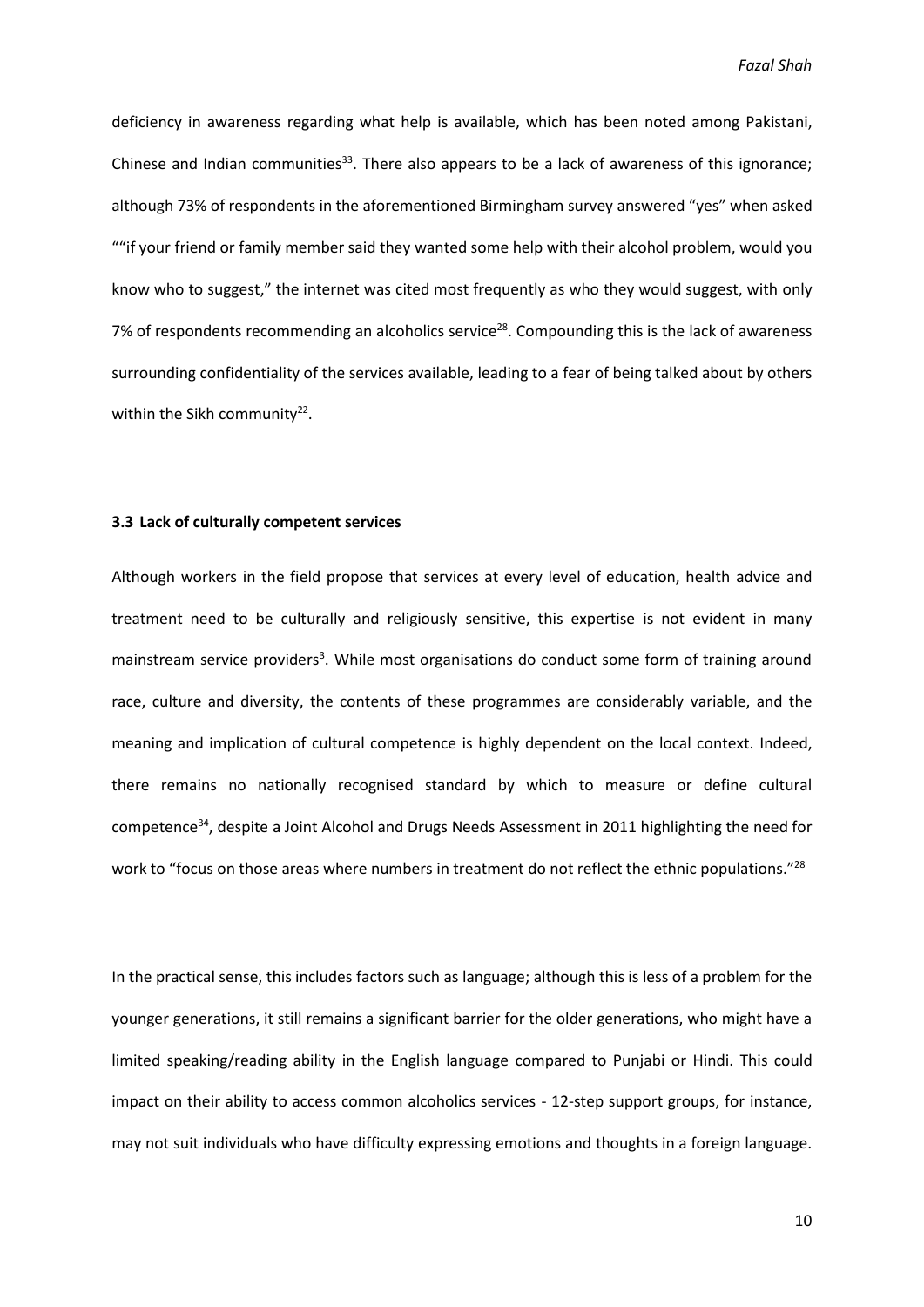However, cultural competence also encompasses a lack of knowledge regarding the actual diversity present within British ethnic minorities; the term "South Asians" encompasses a variety of different peoples and ideologies, which will significantly impact on the experience of alcohol misuse and what services might be more appropriate. For instance, the taboo of alcohol consumption is likely to be significantly greater in Pakistani Muslims than Punjabi Sikhs, as neither culture nor religion widely accepts drinking. Within the Sikh diaspora itself, alcohol consumption is regarded much more sternly in women than men and so is associated with greater stigma and shame<sup>35</sup>, indicating the possibility of different engagement and treatment approaches being needed for the different sexes. Thus, a lack of cultural awareness is likely to generate higher drop-out rates and less chance of engagement with treatment in the first place, highlighting it as an important barrier facing the British Sikh population.

#### **4. How can we overcome these barriers?**

#### **4.1 Increasing awareness**

# *"It's about taking the lid off it really, in an intelligent way."<sup>28</sup>*

Increasing education and awareness has been identified as a key step looking forward, with the majority of respondents in the aforementioned survey in Birmingham highlighting this as a necessity<sup>28</sup>. This includes making the British Sikh population aware of not only what constitutes unhealthy drinking habits, but also making sure that they know what help is available. Particular attention has been brought to the need to target this to all generations; although some argue that young people are better educated about alcohol and the harms of dangerous drinking, others believe that younger people drink more than the older generations in the Sikh community, positing that Sikh elders are more responsible drinkers and have contrasting motivations for consuming alcohol (social lubrications vs. drinking to get drunk). With regards to distributing educational material, the finding that most members of the Sikh community regard the internet as their initial source of information for treating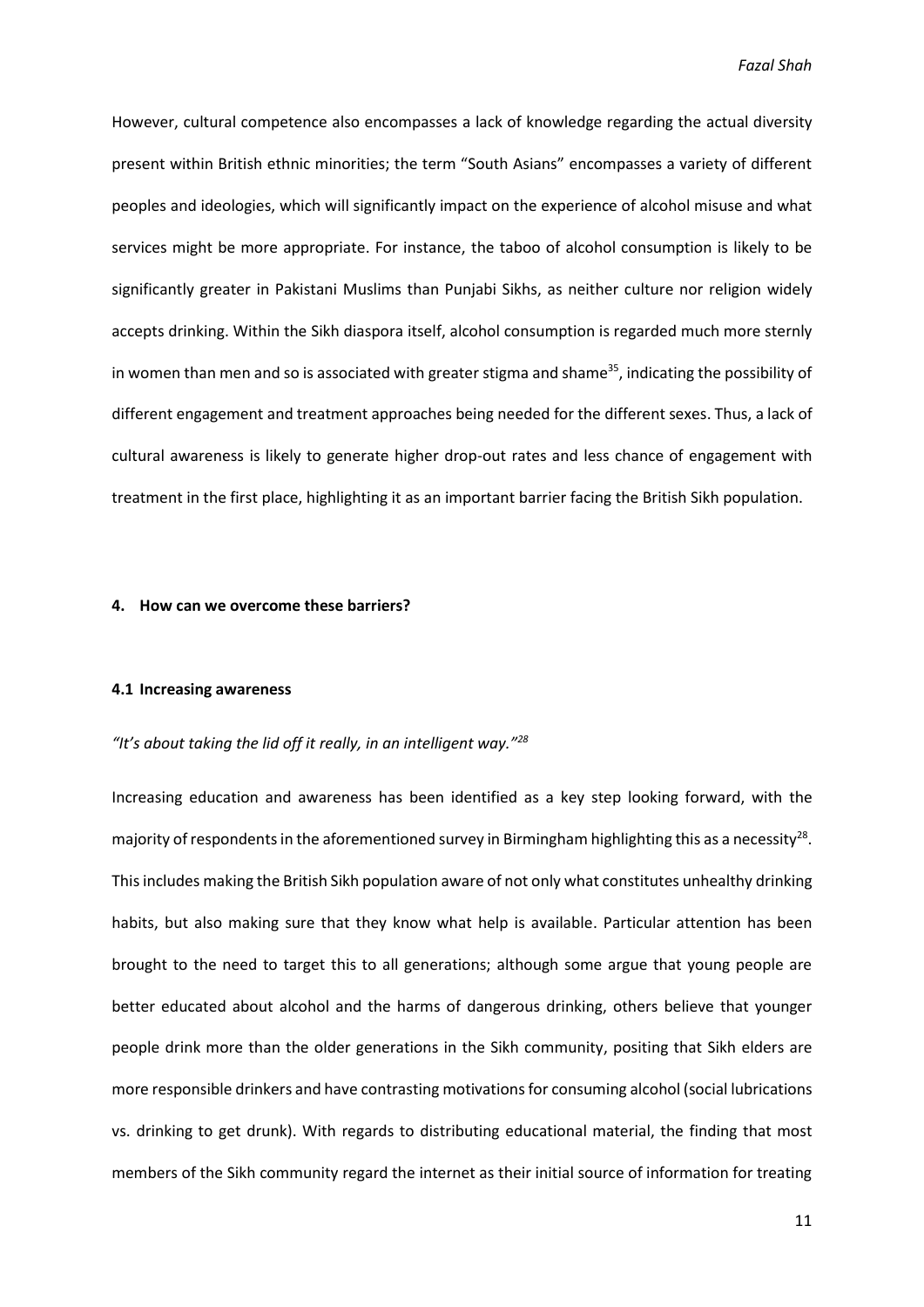alcohol misuse suggests that online and computer-based materials would be extremely helpful. Other mediums put forward include Sikh television/radio channels and the "Punjabi paper," as these media seem popular within the community<sup>28</sup>.

Regarding the content of these messages, careful though is required to ensure cultural and religious competency. Emphasising the confidential nature of treatment is especially important given the association between alcohol misuse and shame, as is drawing attention to the free cost of seeking helping to avoid isolating those of a lower socioeconomic background<sup>28</sup>. The choice of language used also needs to demonstrate some sensitivity; researchers in 2014, for example, found that asking members of the Punjabi community about alcohol use and problems directly is unlikely to work, whereas relating the issue to health or family is much more likely to engender open discussion<sup>36</sup>. Similarly, one must ensure that the language used is able to be understood, as posited by one alcohol service staff member when asked about working with members of the Sikh community: When working with Sikh family members of someone with alcohol dependence, four participants identified a community who held a lack of understanding in relation to the confidentiality of alcohol services: "…cuz confidentiality, data protection act is something that we need to explain in layman's terms…" 22 More practically, speaking Punjabi has been noted as being crucial for building trust and rapport with the target population, with the same research team reporting that it made "a lot of difference to the reception the researchers received [from members of the Punjabi Sikh community]."<sup>36</sup> Through culturally competent approaches, therefore, the British Sikh population could be made more aware of the issues regarding problem drinking and what help is available.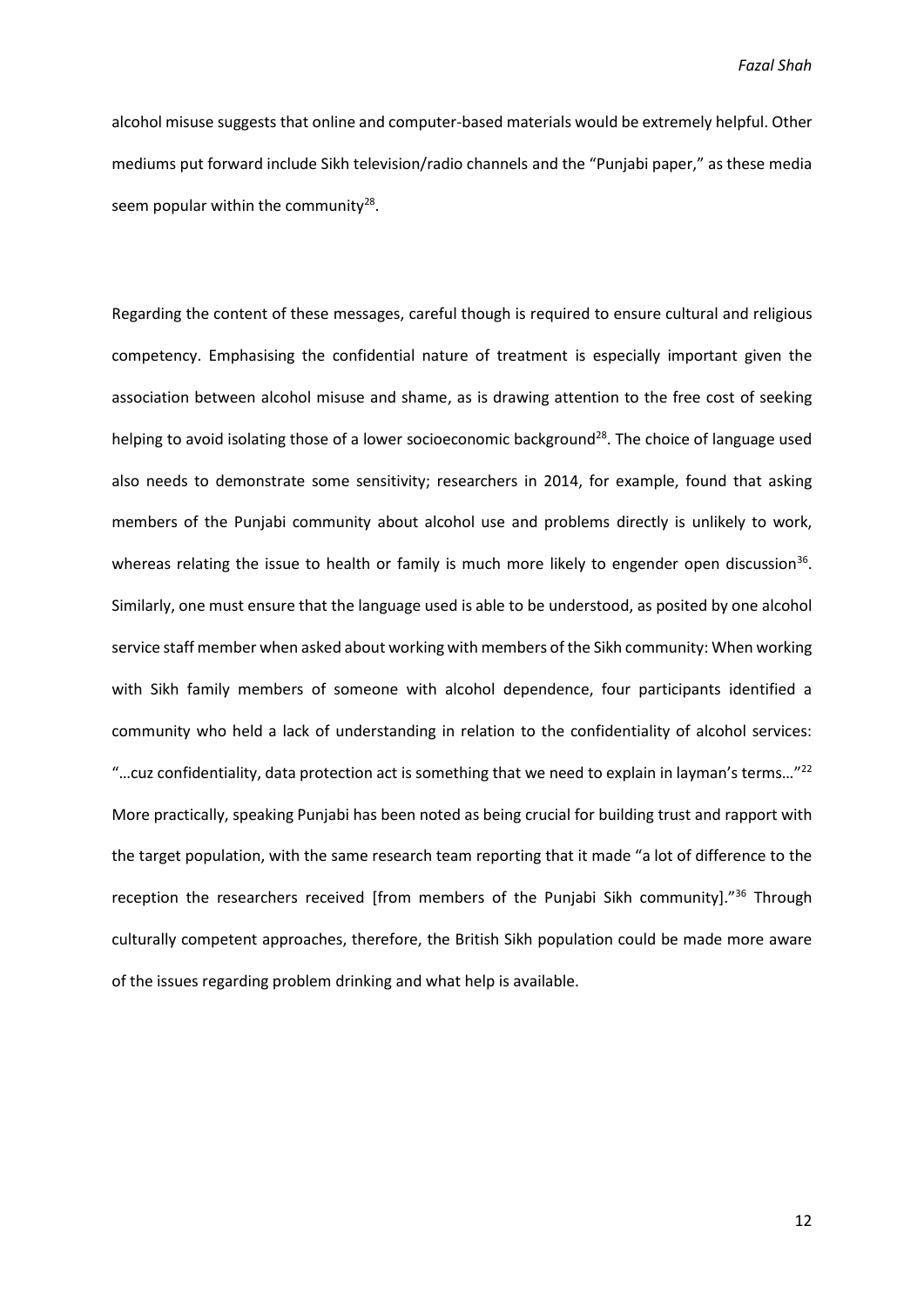#### **4.2 Tailoring therapy to the target population**

Making treatments more culturally competent is a crucial step for improving uptake of alcohol treatment in the British Sikh diaspora. Issues surrounding this include who should provide the service and where they should occur. Regarding the former, not only have staff selection, education and training been highlighted as important for enhancing cultural sensitivity<sup>3</sup>, but the title of those involved has also been identified as a point of concern, with some advising that using the term "wellbeing/health worker" might be more palatable to British Sikhs than "alcohol worker" due to issues of shame and stigma<sup>28</sup>. Furthermore, there is also debate around whether patients would prefer community-led services or non-community led services; on the one hand, the literature highlights the importance of language skills and cultural competency, but on the other hand, speaking to someone in your community could raise questions about confidentiality. As remarked in one member of the Sikh community in Birmingham, "How do you get past someone wanting to see someone of [your] own culture but who won't judge [you] because of the spiritual aspect of [your] drinking? In the latter respect white doctors are seen as safer in terms of confidentiality."<sup>28</sup>

Confidentiality is also important when deciding where alcohol interventions should take place, necessitating a balance between providing treatment centres that are locally situated and easily accessible, but not so obvious that privacy might be at risk. Particular debate has been drawn to whether Gurdwaras (Sikh place of worship) might be a good location for alcohol treatments. As mentioned previously, religion has been identified as a protective factor against substance abuse<sup>10</sup>, and so some argue that Gurdwaras might be extremely useful for tackling alcoholism. Indeed, researchers have found that South Asians often undergo a course of re-affirming their religious worldview rather than being drawn into the twelve-step programmes, with recovering alcoholics of Sikh background frequently citing gurdwara visits as a key component of their recovery: "There was a void in my life which was filled up with drink, going to the temple fills that void."<sup>37</sup> However, attention has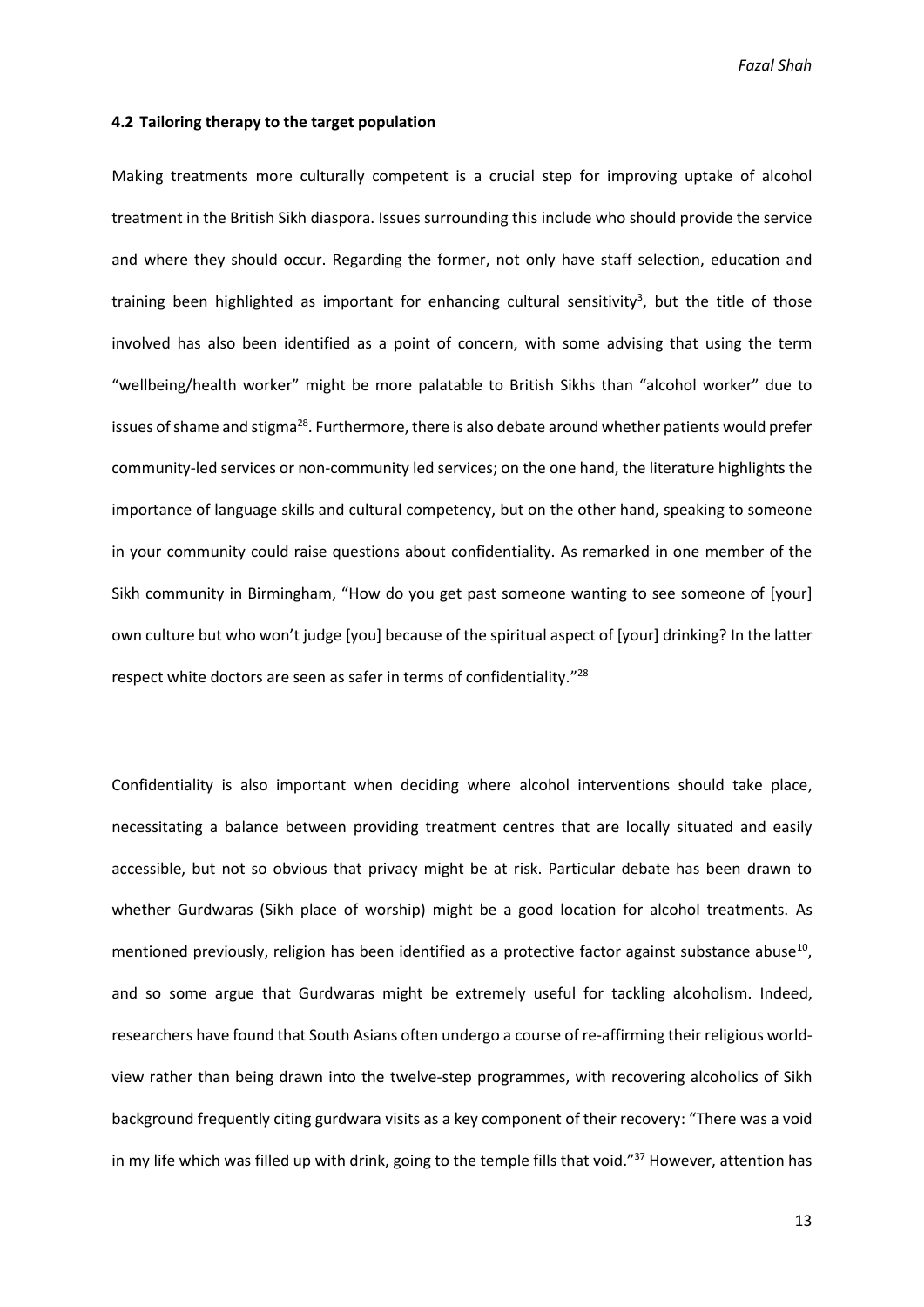also been drawn to the fact that, given its visible status within the Sikh community, housing alcohol treatment within a Gurdwara could deter some patients for fear of shame and gossip. Alongside this, there is also the issue of religious sensitivity; as Sikhism teaches abstinence from alcohol and other mind-altering substances, many people hold a firm stance that alcohol should have no place in Gurdwaras. Particular concern surrounds the possibility of intoxicated individuals entering Gurdwaras, which goes against many Sikhs' beliefs regarding the sanctity of their place of worship<sup>28</sup>. Thus, further research into the attitudes of Sikhs regarding religious involvement in alcohol education and treatment is needed in order to ensure that any proposals put forward are sensitive to and welcomed by the communities that they serve.

Eliciting whether family involvement might enhance alcohol treatment in British Punjabis also requires further consideration. Given the negative impacts of substance abuse on family members, particularly female family members in Punjabi Sikh households, it is insufficient to treat the drinker in isolation when managing alcohol abuse, with greater efforts needed to provide support to family members. In fact, research has identified family involvement as a source of support in helping people to change problematic drinking habits, particularly in some minority ethnic groups with cultures of strong family ties<sup>3</sup>. However, concerns with regards to implementing this in the Punjabi Sikh community have been raised.

Some have found that family members within the Sikh community can add to the problem of substance abuse by failing to change their own behaviour to support the individual, instead continuing to drink in front of them, providing alcohol for them and pressuring the alcohol-dependent relative to drink; "…when they are having parties or getting together even then the person makes excuses like, 'I'm on medication', or, 'I've been on detox, I don't drink', they are forced to just have one, 'one won't hurt'."<sup>22</sup> The concept of shame and stigma also comes into play, as some fear that the presence of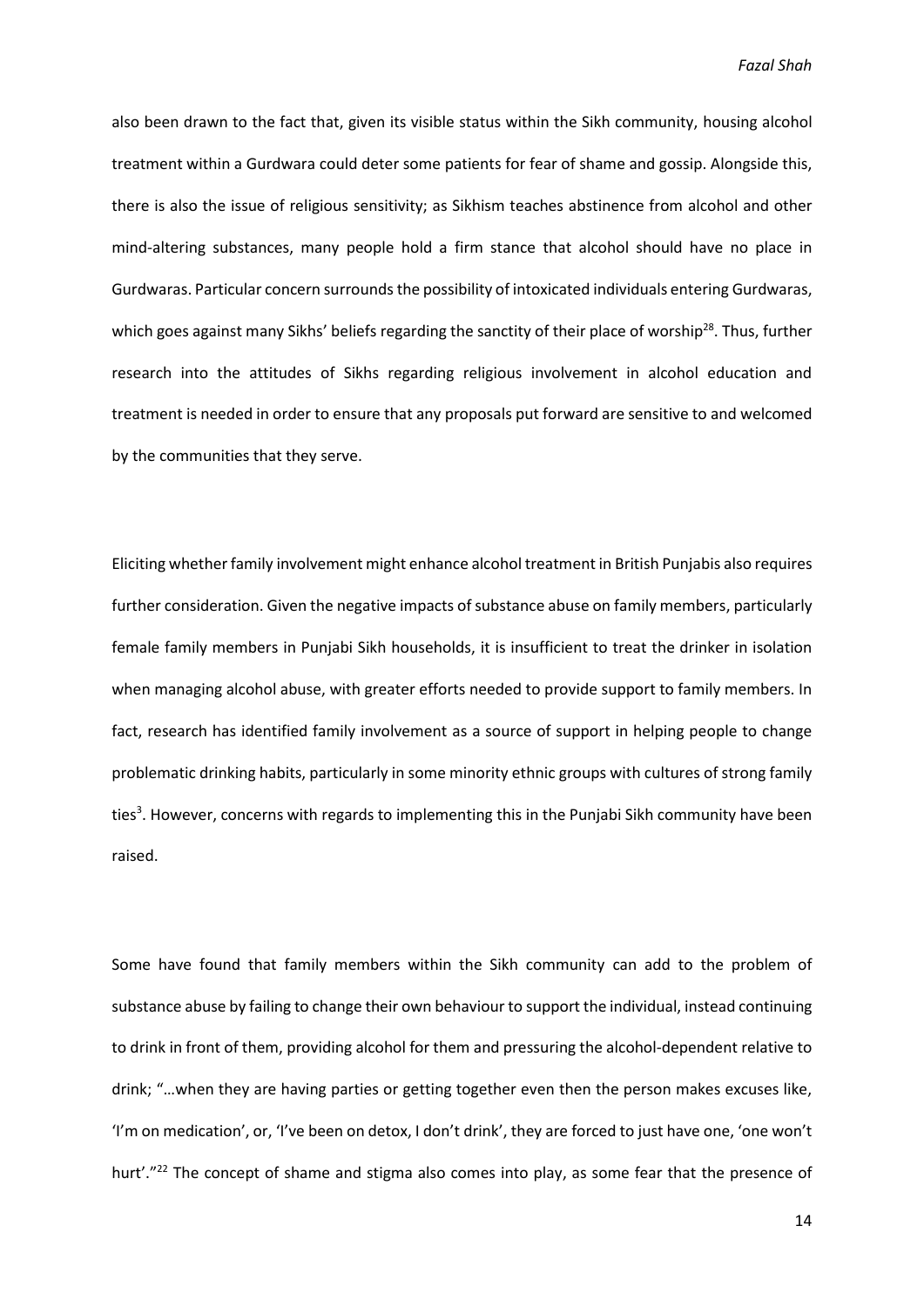family members might encourage drinkers to minimise or deny their habits. Indeed, not one of the Sikh alcohol service users surveyed in the aforementioned study in Birmingham suggested familycentred interventions, with one participant positing that the Sikh/Punjabi culture makes it difficult for men to discuss their drinking in front of their wife or children; "He is going to be in denial. He will not want his wife there for the simple reason that his wife will tell the truth. The wife will say he is drinking so much and he will say shurrup, shurrup [shut up] and that will start bringing tension between the two as well. It is an awkward situation."<sup>28</sup>

Nevertheless, this is only one study and so, given the existence of literature that supports the efficacy of familial involvement in treating alcoholism in other ethnic minorities, this approach to treatment should not be discounted yet. Rather, greater research and discussion targeted directly at the British Sikh community is needed to give a more concrete picture of the benefits and harms of familial involvement.

# **5. Conclusion**

In conclusion, alcohol misuse is a significant problem in the British Punjabi Sikh community, with substantial repercussions on the affected individuals and their families. Important to note is the evidence that the problem is only forecast to worsen, demonstrating the relevance to today's medical students and wider health services. Despite the extent of the issue, black and minority ethnic communities remain underserved by current alcohol treatments, with barriers including shame and stigma, lack of knowledge within the community and an absence of culturally competent services for people to turn to. Although this essay outlined several strategies that might be useful in overcoming these hurdles, ultimately it will be greater research into the issue that yields the greatest outcome with regards to providing evidence-based approaches for prevention and intervention, including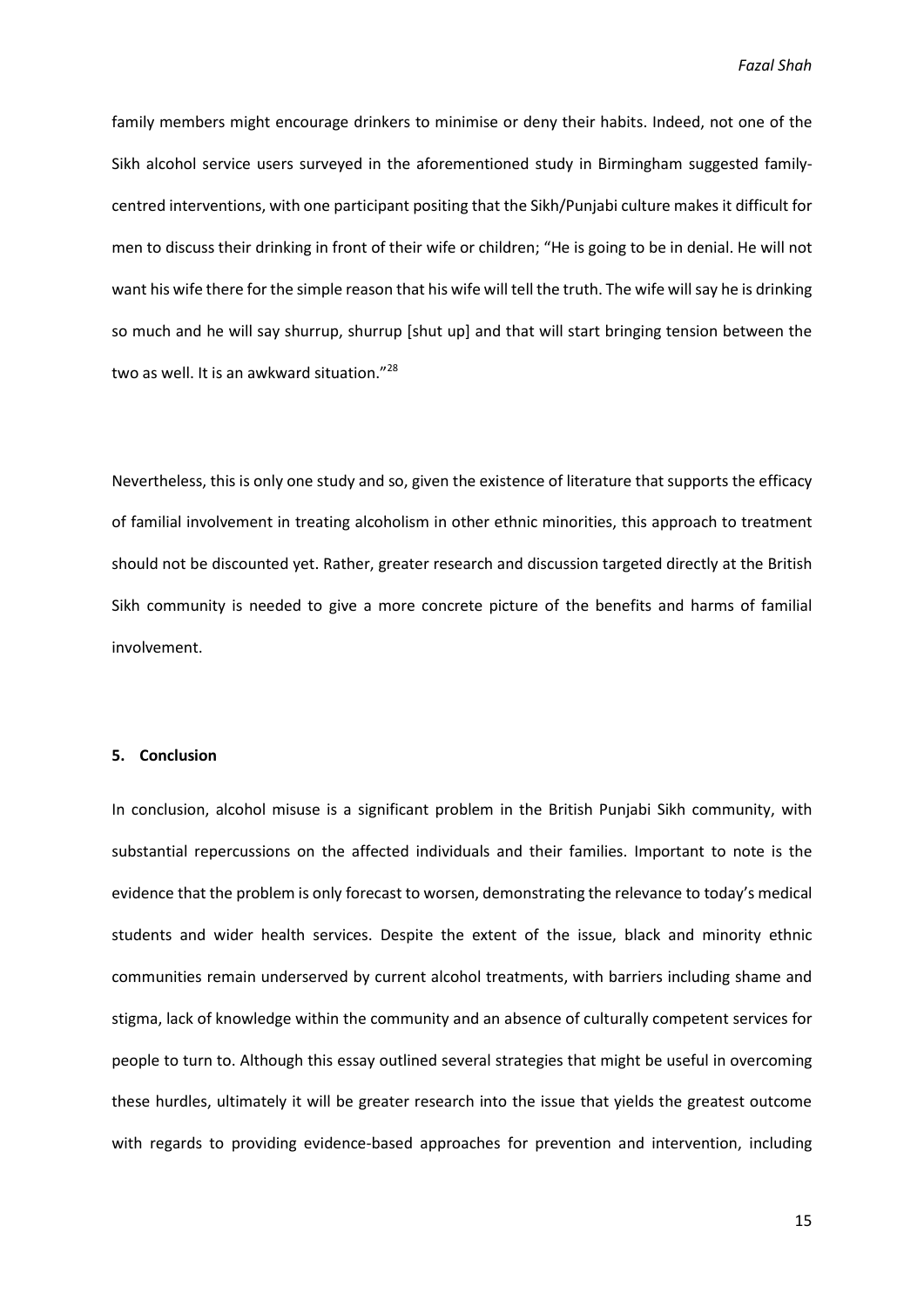studies looking at the feasibility of providing alcohol services in Gurdwaras and whether family-based therapy might be useful in the setting of Punjabi Sikh culture. Looking forward, therefore, it is my view that raising awareness of the issue, alongside increasing the funds available for suitable research, will be instrumental in tackling the problem effectively.

*(4,881 words)*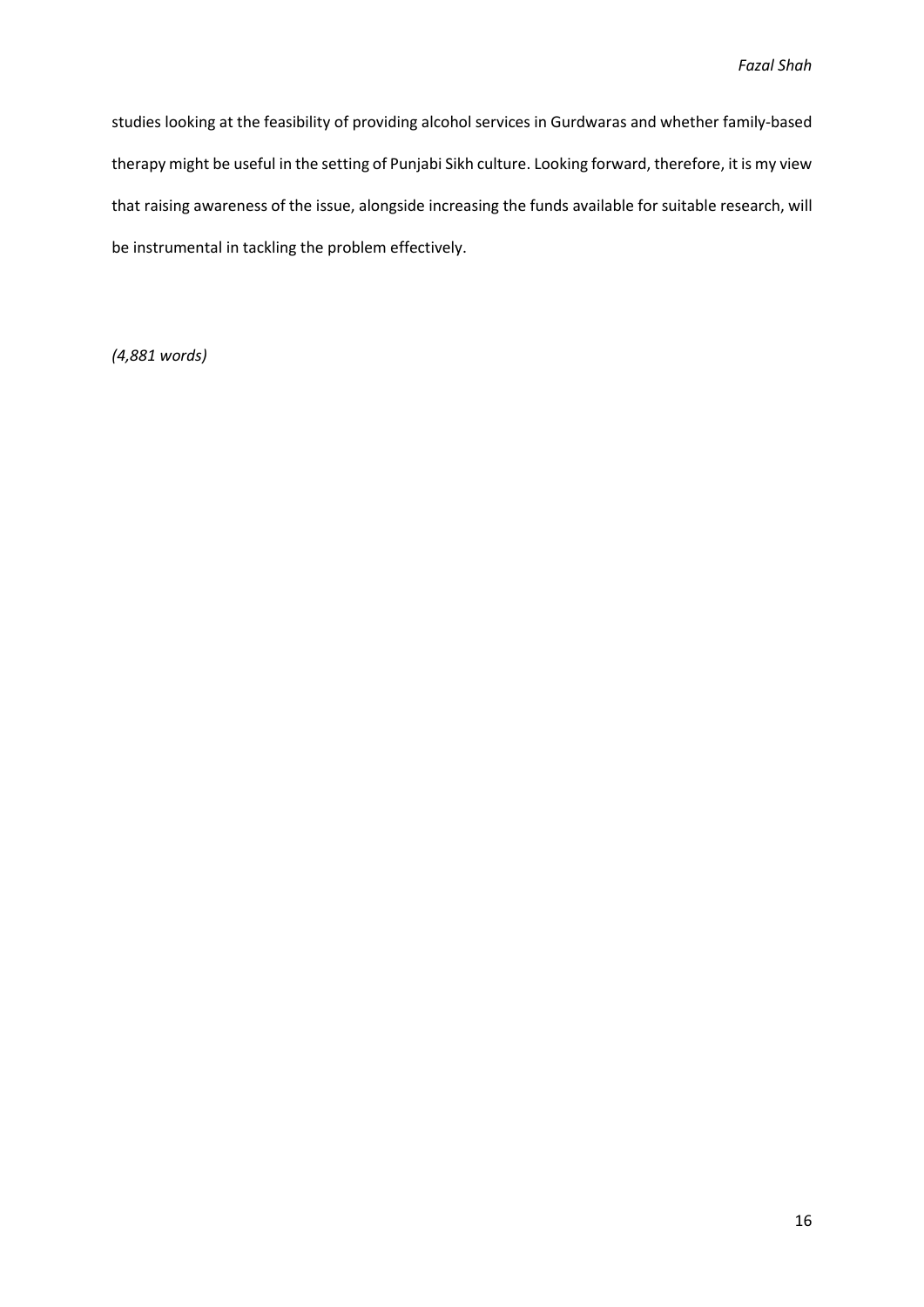# **References**

- 1. British Indians [Internet]. En.wikipedia.org. 2020 [cited 1 February 2020]. Available from: [https://en.wikipedia.org/wiki/British\\_Indians#cite\\_note-2010\\_estimates-28](https://en.wikipedia.org/wiki/British_Indians#cite_note-2010_estimates-28)
- 2. Sikhism in the United Kingdom [Internet]. En.wikipedia.org. 2020 [cited 1 February 2020]/ Available from: the state of the state of the state of the state of the state of the state of the state of the state of the state of the state of the state of the state of the state of the state of the state of the state o [https://en.wikipedia.org/wiki/Sikhism\\_in\\_the\\_United\\_Kingdom#Employment](https://en.wikipedia.org/wiki/Sikhism_in_the_United_Kingdom#Employment)
- 3. Bayley M, Hurcombe R. Drinking patterns and alcohol service provision for different ethnic groups in the UK: a review of the literature. International Journal of Human Rights in Healthcare. 2010 Oct 1;3(4):6.
- 4. Sekhon AK. Understanding family coping with alcohol problems in the Sikh community (Doctoral dissertation, University of Birmingham).
- 5. Erens B, Primatesta P, Prior G, editors. Health Survey for England: The Health of Minority Ethnic Groups' 99: a Survey Carried Out on Behalf of the Department of Health. Stationery Office; 2001.
- 6. Plant MA, Kreitman N, Miller TI, Duffy J. Observing public drinking. Journal of Studies on Alcohol. 1977 May;38(5):867-80.
- 7. Orford J, Johnson M, Purser B. Drinking in second generation Black and Asian communities in the English Midlands. Addiction Research & Theory. 2004 Feb 1;12(1):11-30.
- 8. Cochrane R, Bal S. The drinking habits of Sikh, Hindu, Muslim and white men in the West Midlands: a community survey. British journal of addiction. 1990 Jun;85(6):759-69.
- 9. Kumar A, Castelli A, Syal C. The unspoken UK Punjabi alcohol problem [Internet]. BBC News. 2018 [cited 1 February 2020]. Available from[: https://www.bbc.co.uk/news/uk-43505784](https://www.bbc.co.uk/news/uk-43505784)
- 10. Schumaker JF, editor. Religion and mental health. Oxford University Press; 1992 Oct 15.
- 11. Singh G, Tatla DS. Sikhs in Britain: The making of a community. Zed Books; 2006 Oct 3.
- 12. Oliffe JL, Grewal S, Bottorff JL, Dhesi J, Bindy H, Kang K, Ward A, Hislop TG. Masculinities, diet and senior Punjabi Sikh immigrant men: food for Western thought?. Sociology of health & illness. 2010 Jul;32(5):761-76.
- 13. Abouguendia M, Noels KA. General and acculturation‐related daily hassles and psychological adjustment in first-and second-generation South Asian immigrants to Canada. International Journal of Psychology. 2001 Jun;36(3):163-73.
- 14. Sandhu JS. A Sikh perspective on alcohol and drugs: implications for the treatment of Punjabi-Sikh patients. Sikh Formations. 2009 Jun 1;5(1):23-37.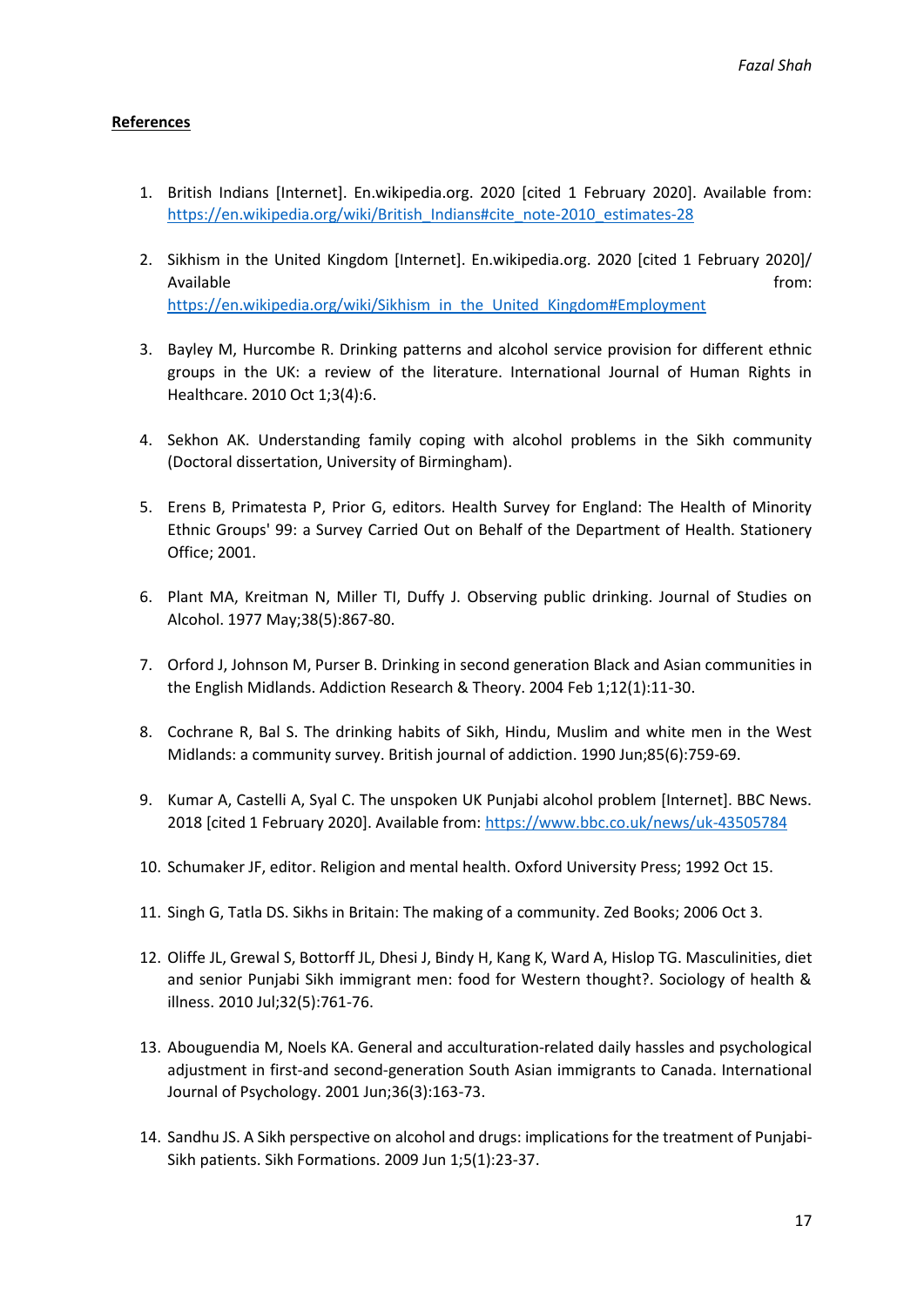- 15. Hall K. Lives in translation: Sikh youth as British citizens. University of Pennsylvania Press; 2002.
- 16. Fisher NC, Hanson J, Phillips A, Rao JN, Swarbrick ET. Mortality from liver disease in the West Midlands, 1993-2000: observational study. Bmj. 2002 Aug 10;325(7359):312-3.
- 17. Pannu G, Zaman S, Bhala N, Zaman R. Alcohol use in South Asians in the UK.
- 18. Wickramasinghe SN, Corridan B, Izaguirre J, Hasan R, Marjot DH. Ethnic differences in the biological consequences of alcohol abuse: a comparison between south Asian and European males. Alcohol and alcoholism. 1995 Sep 1;30(5):675-80.
- 19. Harrison L, Sutton M, Gardiner E. Ethnic differences in substance use and alcohol-use-related mortality among first generation migrants to England and Wales. Substance use & misuse. 1997 Jan 1;32(7-8):849-76.
- 20. Copello A, Templeton L, Powell J. The impact of addiction on the family: Estimates of prevalence and costs. Drugs: education, prevention and policy. 2010 Dec 1;17(sup1):63-74.
- 21. Ferris JA, Laslett AM, Livingston M, Room R, Wilkinson C. The impacts of others' drinking on mental health. Medical Journal of Australia. 2011 Aug;195:S22-6.
- 22. Johl N. An exploration of alcohol services' staff experiences of providing support to relatives of alcohol-dependent individuals from the Sikh community. Sikh Formations. 2017 Jul 3;13(3):207-24.
- 23. Ahuja A, Orford J, Copello A. Understanding how families cope with alcohol problems in the UK West Midlands Sikh community. Contemporary Drug Problems. 2003 Dec;30(4):839-73.
- 24. World Health Organization. Violence prevention the evidence: series of briefings on violence prevention. Geneva: WHO. 2010.
- 25. Bennett LW. Substance abuse by men in partner abuse intervention programs: Current issues and promising trends. Violence and Victims. 2008 Apr 1;23(2):236-48.
- 26. Thandi G. REDUCING SUBSTANCE ABUSE AND INTIMATE PARTNER VIOLENCE IN PUNJABI SIKH COMMUNITIES: The role of spirituality in intervention and prevention strategies. Sikh Formations. 2011 Aug 1;7(2):177-93.
- 27. Department of Health and the National Treatment Agency. Alcohol Statistics from the National Drug Treatment Monitoring System (NDTMS) [Internet]. 2013 [cited 1 February 2020]. Available online at:<http://www.nta.nhs.uk/uploads/statistialreportalcohol11-12.pdf>
- 28. Galvani S, Manders G, Wadd S, Chaudhry S. Developing a community alcohol support package: an exploration with a Punjabi Sikh community.
- 29. Corrigan PW, Watson AC, Barr L. The self–stigma of mental illness: Implications for self– esteem and self–efficacy. Journal of social and clinical psychology. 2006 Oct;25(8):875-84.